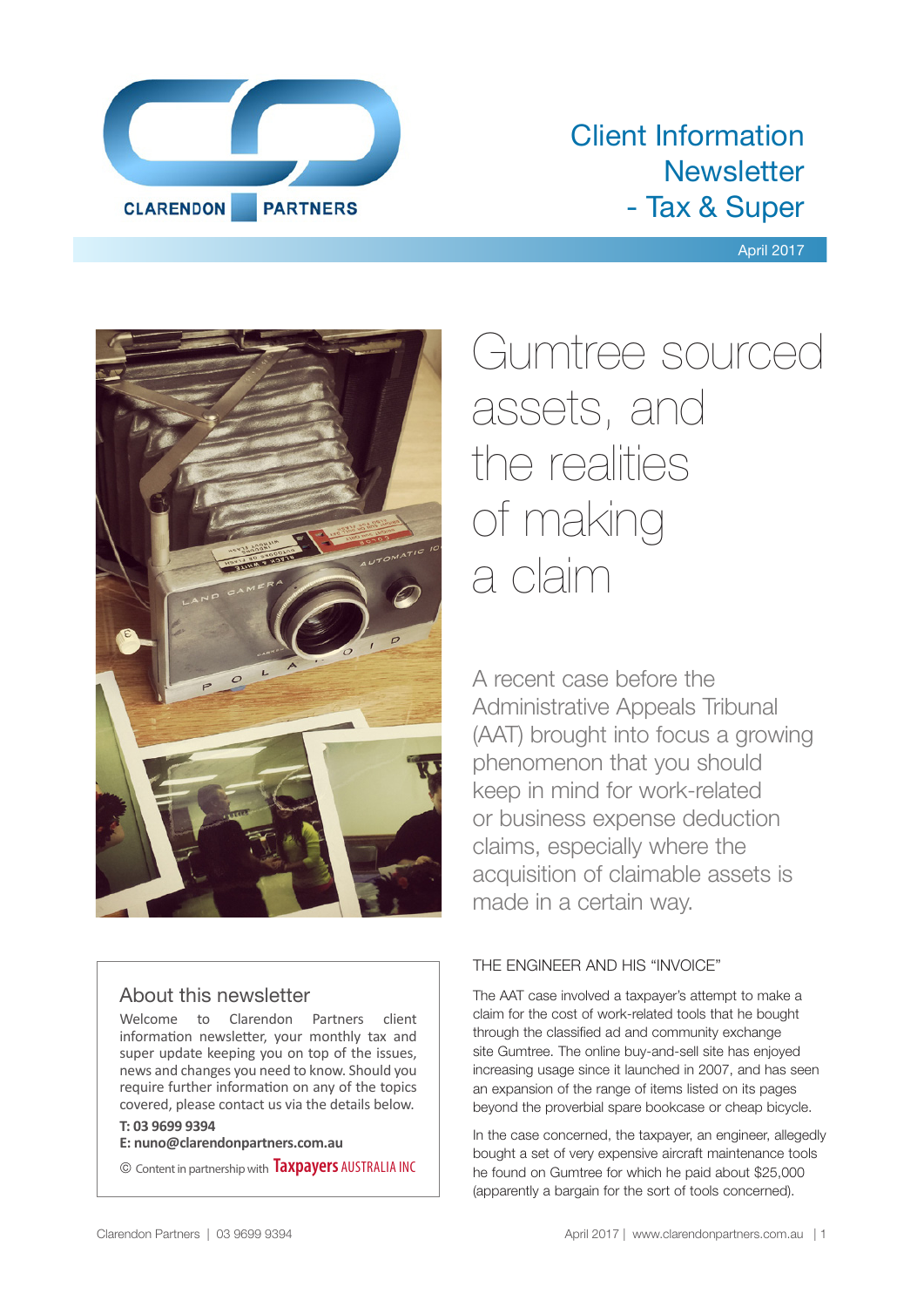#### Gumtree sourced assets, and the realities of making a claim *cont*

The seller provided an "invoice" of sorts, that merely listed his contact details and a description of the tools, which was handwritten on a sheet of paper. Not only this, but the engineer paid cash that he said was made possible by way of gambling winnings, and which he had not deposited in a bank but kept at home.

By the time of the AAT hearing the ATO had already looked at the "invoice" and found that the contact details were false. There was also no evidence of the gambling winnings, and also no evidence of the existence of the tools apart from the handwritten description. The engineer said he had since "sold" the tools in a similar manner.

Of course the AAT disallowed the engineer's claim for the cost of the tools as a tax deduction.

The<br>tha<br>exp<br>nee<br>(if r <sup>)</sup> it<br>y<br>nce". The legislation provides that to deduct a work expense, a taxpayer needs to substantiate it (if more than \$300) by getting "written evidence".

#### THE TAKE-AWAY

The conclusion from the whole sorry saga however, and the warning to be inferred from it, is the substantiation difficulties that can be encountered when buying items that would probably otherwise be claimable when they are bought through peer-to-peer sites such as Gumtree or even through Facebook groups.

The case, and the lesson to be learned from it, is not so much about the deductibility of work-related expenses, but rather the need to be able to substantiate such deductions — and what may or may not be accepted by the ATO.

#### THE REQUIREMENTS, AND THE EXCEPTIONS

The legislation provides that to deduct a work expense, a taxpayer needs to substantiate it (if the total is more than \$300) by getting "written evidence". The relevant section of the legislation sets out the rules relating to written evidence, and provides that the taxpayer must get a document from the supplier that sets out the:

- a. name or business name of the supplier
- b. amount of the expense
- c. nature of the goods or services
- d. day the expense was incurred; and
- e. day it is made out.

There are two exceptions that the ATO typically allows:

- a. If the document does not show the day the expense was incurred, the taxpayer may use a bank statement or other reasonable independent evidence that shows when it was paid.
- b. If the document does not specify the nature of the goods or services, the taxpayer may write in the missing details before lodging their tax return.

There is also further leeway in that the ATO has the discretion to still allow a deduction, if the somewhat stringent conditions listed above are not met, if the nature and quality of evidence available satisfies it that a work expense was incurred and a valid deduction is allowable. This could include, for example, bank statements, credit card statements, photographs or photocopies of a product or service offered at a particular price.

#### THE PROBLEMS WITH PEER-TO-PEER **TRANSACTIONS**

But let's get back to the case of the engineer above, or at least to the fact that his purchase was made, allegedly, via the peer-to-peer website Gumtree.

It's not hard to imagine that there may be many other instances where a buyer agrees to meet a seller at a neutral location such as the local shopping centre (and it's not uncommon for this to happen, to maintain privacy and/or security) and, given that the transaction is faceto-face and most likely conducted by cash, for none of the expected documentation (from a tax point of view) to exchange hands.

And this is not an unusual situation. In many if not most cases, these sellers could be just private citizens getting rid of clutter around their homes, and they are not running a business of selling these items. They therefore will have little interest in drawing up "formal" documents or perhaps even be unwilling to disclose all their personal details to a stranger. Mostly they'll be focused on that cash in the buyer's hand.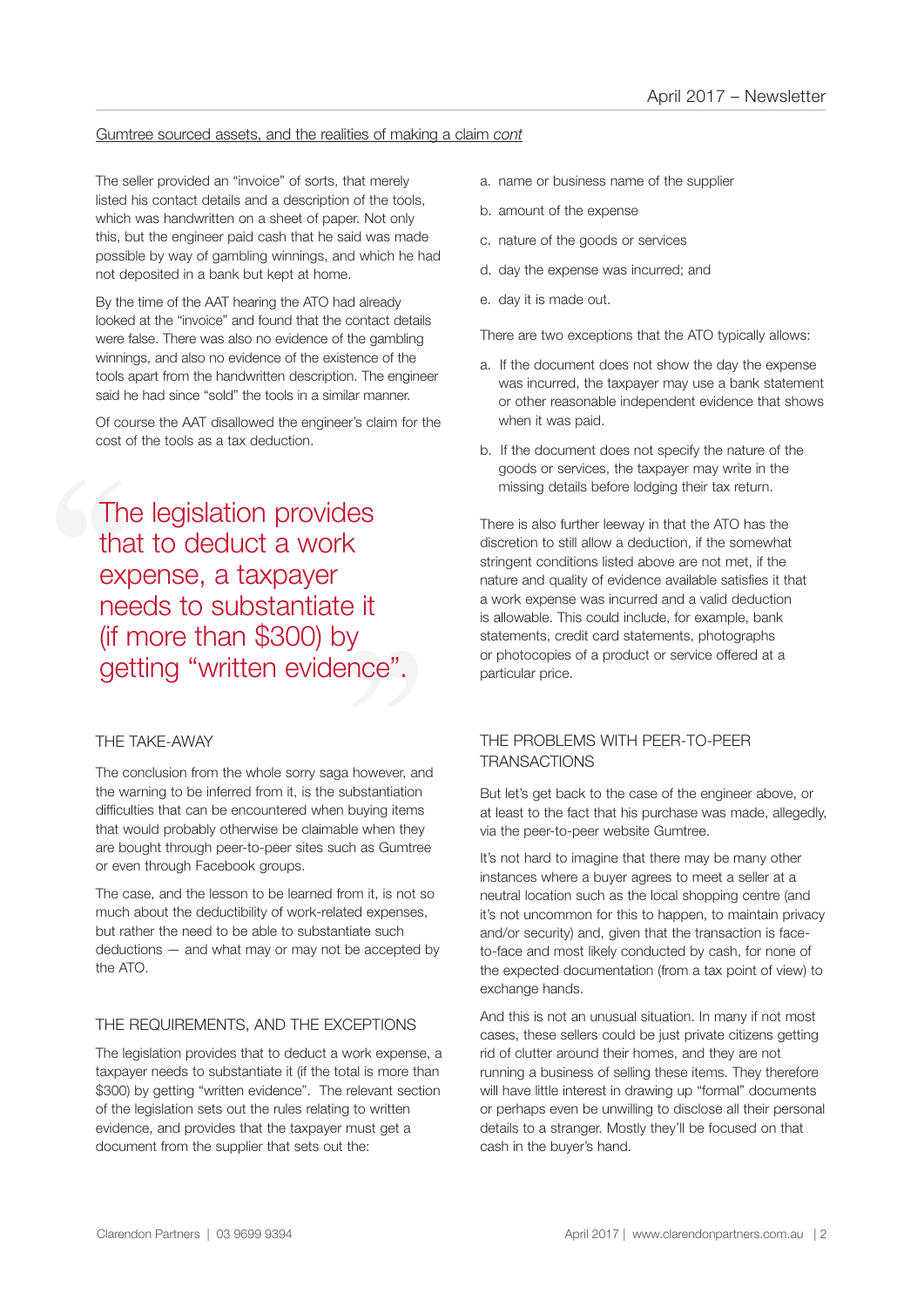#### Gumtree sourced assets, and the realities of making a claim *cont*

For business transactions (the most likely to seek a deduction for such an expense), a taxpayer with an enterprise, or commencing one, may use one of several platforms to buy an asset for work purposes — such as Gumtree, Trading Post or a Facebook Buy-Swap-Sell group for the local area. A taxpayer may also use a platform such as Airtasker to engage someone for a oneoff business activity, or perhaps even rent some premises through Airbnb for a few days for business purposes.

For example, imagine a business operator using one of these platforms to:

- purchase a second hand domestic lawnmower to commence a gardening business
- purchase a second hand car in good condition to earn money from driving for Uber
- rent a holiday property to host a weekend yoga retreat
- purchase second hand furniture to furnish a home office.

Many vendors on these platforms are not running businesses. They may be individuals who, in their private capacity, wish to sell things they no longer need (like the lawnmower), make some money from renting an unused property on Airbnb, or earn income in their spare time by performing specific tasks (for example someone may advertise on Airtasker than they can assemble flatpacked furniture). Of course with these online platforms there is always the possibility of keeping tabs of the electronic trail.

#### IS THERE A SOLUTION?

How then can the purchaser ensure that they can substantiate their purchase? Here are a few suggestions that may help the ATO use its discretion to allow a claim. For example:

- draw up the document for the vendor and ask that they sign it
- remember that the ATO can accept alternative evidence, so if the seller is unwilling to, say, provide their address, the purchaser and vendor could countersign a document specifying that the transaction took place at a specific location, day and time
- if the sale takes place in public, evidence from a related transaction may assist (perhaps a receipt for a coffee or snack bought at the date, time and place of the sale)
- photographic evidence of the exchange of goods and money
- withdraw the exact amount involved in the transaction

from the bank near the time of the transaction so that there is a record on a bank statement

- keep a screenshot of the relevant internet advertisement (this is important as most ads are deleted once an item is sold). While this will not conclusively prove that the transaction took place, at least it shows that the item was really offered by the specified vendor at that price in the relevant timeframe.
- keep a record (again, perhaps screenshots, or even print-outs) of messages between purchaser and vendor —such as arranging the meeting time and place, negotiating the purchase of the item, and so forth.

We will need to see such receipts and other documents to allow for eligible deductions. Of course consult with us if you have any other concerns or questions.  $\blacksquare$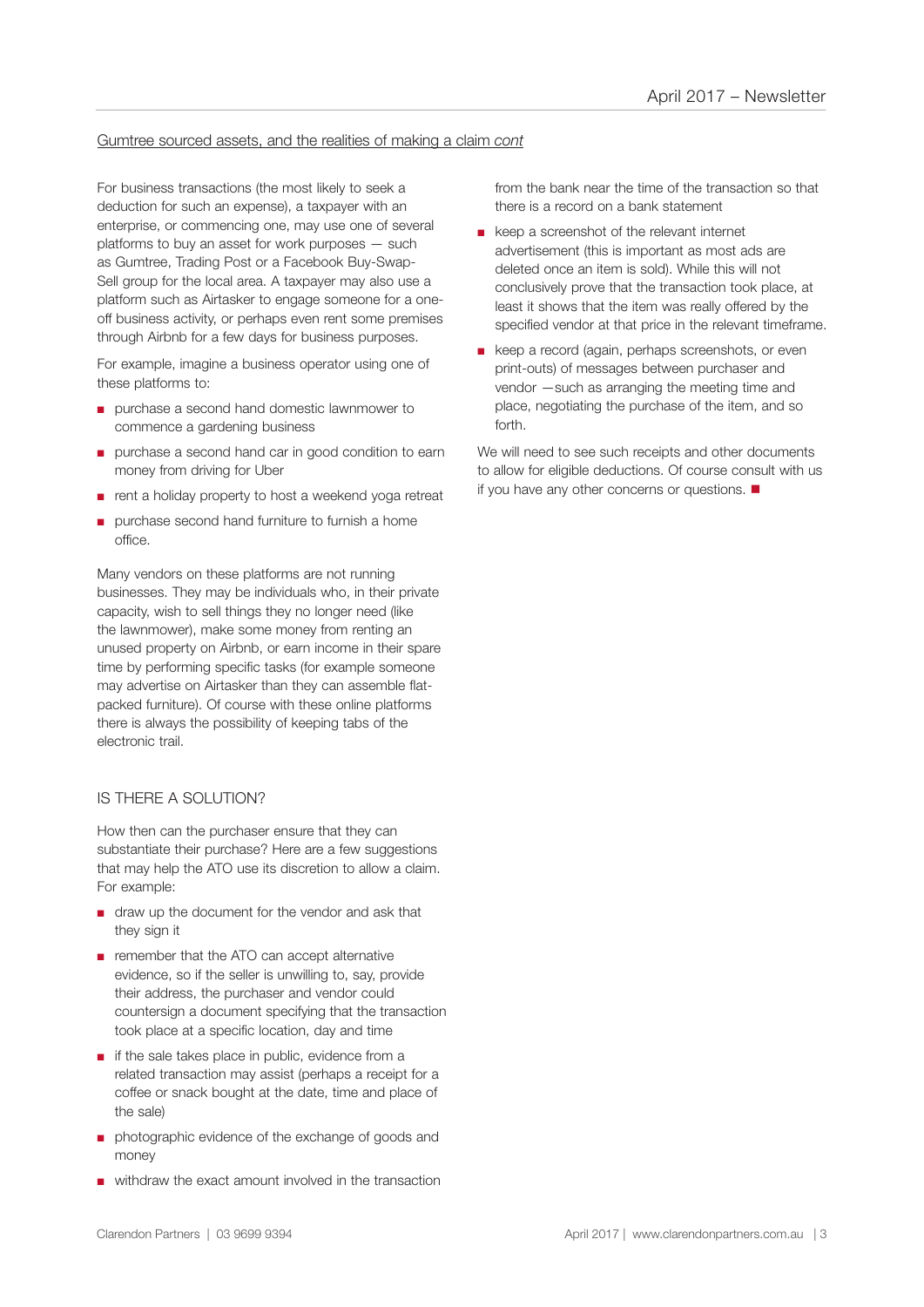

To claim a deduction it is generally expected that you will be able to provide evidence that you purchased the clothing concerned, and will have diary records or other evidence of your cleaning costs.

If you receive an allowance from your employer for clothing, uniforms, laundry or dry-cleaning, it will be necessary for us to show the amount of this allowance on your tax return.

#### Occupation-specific clothing

You can claim for clothing that is specific to your occupation and is not everyday in nature. Generally this sort of clothing also allows the public to easily recognise your occupation — such as the checked pants a chef wears.

But the ATO will resist allowing claims made for the cost of purchasing or cleaning clothes you bought to wear for work but that are not specific to your occupation — for example, the black trousers and white shirt generally preferred by waiters or bartenders, or an office worker's suit and tie.

#### Protective clothing

You can claim for clothing and footwear that you wear to protect yourself from the risk of illness or injury that may

## Getting deductions for clothing and laundry expenses right

The ATO allows certain taxpayers to claim a deduction for the cost of buying and cleaning occupation-specific clothing, items of protective wear and for certain unique, and usually distinctive, uniforms.

arise from your income-earning activities, or from the environment in which you are required to carry out these activities.

To be considered "protective", the items must provide a sufficient degree of protection against that risk. Therefore protective clothing includes:

- fire-resistant and sun-protection clothing
- high-visibility vests
- non-slip nurse's shoes
- rubber boots for concreters
- steel-capped boots, gloves, overalls, and heavy-duty shirts and trousers
- overalls, smocks and aprons you wear to avoid damage or soiling to your ordinary clothes during your income-earning activities.

Ordinary clothes (such as jeans, drill shirts, work shorts, trousers, socks, closed shoes) are not regarded as protective clothing if they lack protective qualities designed for the risks of your work.

The ATO generally disallows claims for the cost of purchasing or cleaning ordinary clothes that you wear for work that may also serve to protect the wearer. For example, you can't claim for normal, closed shoes, even though by wearing them you will protect your toes and  $f \circ f$ 

 $cont \rightarrow$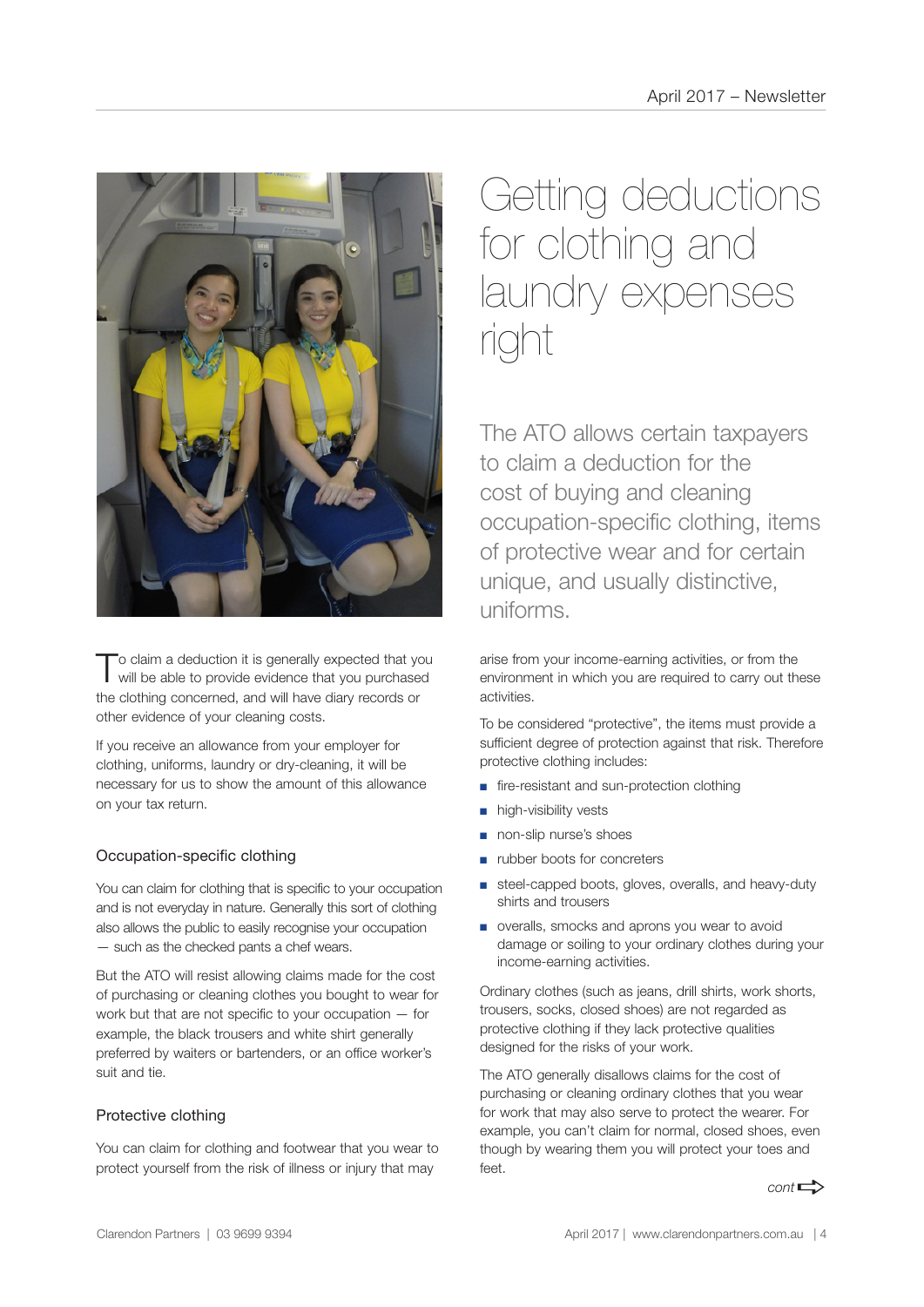#### Getting deductions for clothing and laundry expenses right *cont*

#### Work uniforms

Generally, you can make a claim for a uniform (either compulsory or non-compulsory) that is unique and distinctive to the organisation you work for.

Clothing is unique if it has been designed and made specifically for an employer. It is considered distinctive if it has the employer's logo permanently attached and items are not available to the public.

Claims are generally disallowed that are for the cost of purchasing or cleaning a plain uniform (that is, neither unique nor distinctive).

**Compulsory) that is unique<br>
and distinctive to the<br>
organisation you work for** Generally, you can make<br>a claim for a uniform<br>(either compulsory or nor<br>compulsory) that is uniqu<br>and distinctive to the a claim for a uniform (either compulsory or nonand distinctive to the organisation you work for

#### *Compulsory work uniform*

Compulsory work wear is a set of clothing that identifies you as an employee of an organisation with a strictly enforced policy that makes it compulsory for you to wear the uniform while you're at work.

You may also be able to claim a deduction for shoes, socks and stockings where they are an essential part of a distinctive compulsory uniform and where their characteristics (colour, style and type) are specified in your employer's uniform policy.

You may be able to claim for a single item of distinctive clothing, such as a company shirt or jumper, if it's compulsory for you to wear it at work.

#### *Non-compulsory work uniform*

You can't claim expenses incurred for non-compulsory work uniforms unless your employer has registered the design with AusIndustry. Shoes, socks and stockings can never form part of a non-compulsory work uniform, and neither can a single item such as a jumper.

#### Cleaning of work clothing

You can claim the costs of washing, drying and ironing eligible work clothes, or having them dry-cleaned. It will be expected however for you to have written evidence, such as diary entries and receipts, for your laundry expenses if both:

- the amount of your claim is greater than \$150, and
- your total claim for work-related expenses exceeds \$300 (not including car, meal allowance, award transport payments allowance and travel allowance expenses).

If the amount seeking to be claimed is less than the above, and you therefore don't need to provide written evidence for your laundry expenses, you may use a reasonable basis to work out your claim. For washing, drying and ironing you do yourself, the ATO considers that a reasonable basis for working out your laundry claim is:

- \$1 per load (this includes washing, drying and ironing) if the load is made up only of work-related clothing, and
- 50 cents per load if other laundry items are included.

If you choose a different basis to work out your claim, you may be asked to explain that basis to the ATO.

#### Dry-cleaning expenses

You can claim the cost of dry-cleaning work-related clothing. If your total claim for work-related expenses exceeds \$300 (not including car, meal allowance, award transport payments allowance and travel allowance expenses), you must have written evidence to substantiate your claim.

The deductibility of clothing and uniform expenses can be tricky – contact this office if you require assistance.  $\blacksquare$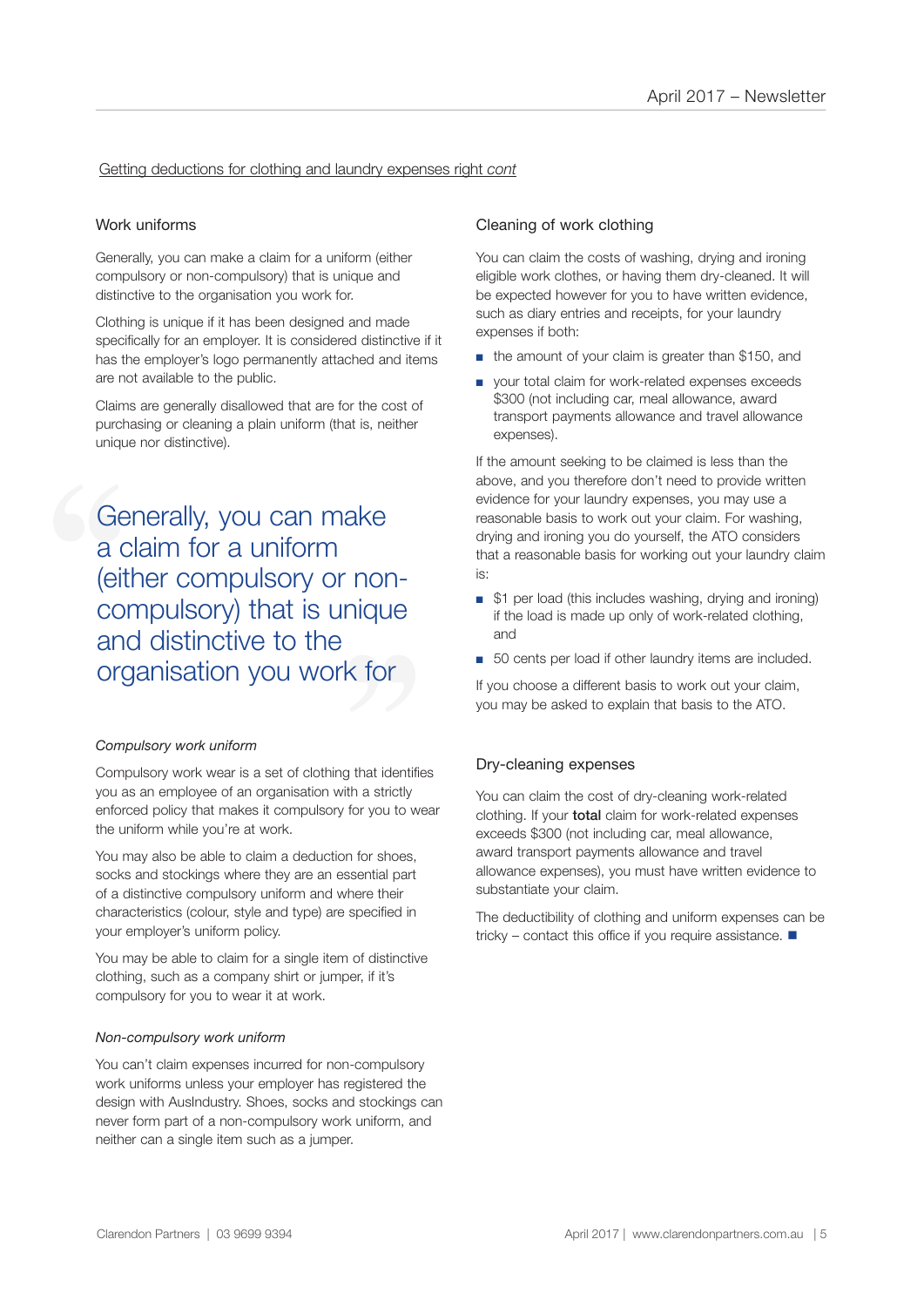

Recent superannuation reforms introduced a concept of "total superannuation balance", which on the surface may give the simple impression that it is the sum of the balances of a person's superannuation interests. However, this is not the case.

## What is the total balance relevant for?

The total superannuation balance is relevant in determining a super fund member's eligibility for:

- making non-concessional contributions according to the non-concessional contributions cap
- receiving the government co-contribution
- the tax offset for spouse contributions
- using the segregated assets method to determine exempt current pension income (ECPI), and
- the unused concessional contributions cap carry forward (this measure comes into effect from July 1, 2018).

Broadly, the first three of the above will not be available to an individual if his or her total superannuation balance is greater than the new general transfer balance cap (set at \$1.6 million for the 2017-18 financial year and indexed in \$100,000 increments in line with the CPI).

The yet-to-be-initiated unused concessional contributions cap carry forward is going to be tested against a \$500,000 total superannuation balance. The test time for this balance is to be set immediately before the start of the financial year in which a fund member seeks to get or access an advantage — for instance, to make a nonconcessional contribution.

## Contributors to the total superannuation balance

A member's total superannuation balance at a particular time is the sum of the following:

- 1. the "accumulation phase value" of superannuation interests that are not in the retirement phase
- 2. the balance of a transfer balance account, if there is such an account. If this balance is below zero (that is, in debit), then it is taken to be nil. Note that the transfer balance account is modified for the purposes of the total superannuation balance in cases where the member receives certain accountbased income streams in the retirement phase (more below), and
- 3. the amount of any roll-over superannuation benefit not already reflected in the member's accumulation phase value of superannuation interests or transfer balance.

## Accumulation phase value

The first component of the total superannuation balance is accumulation phase values that are not in the retirement phase. This is defined as the total amount of the superannuation benefits that would become payable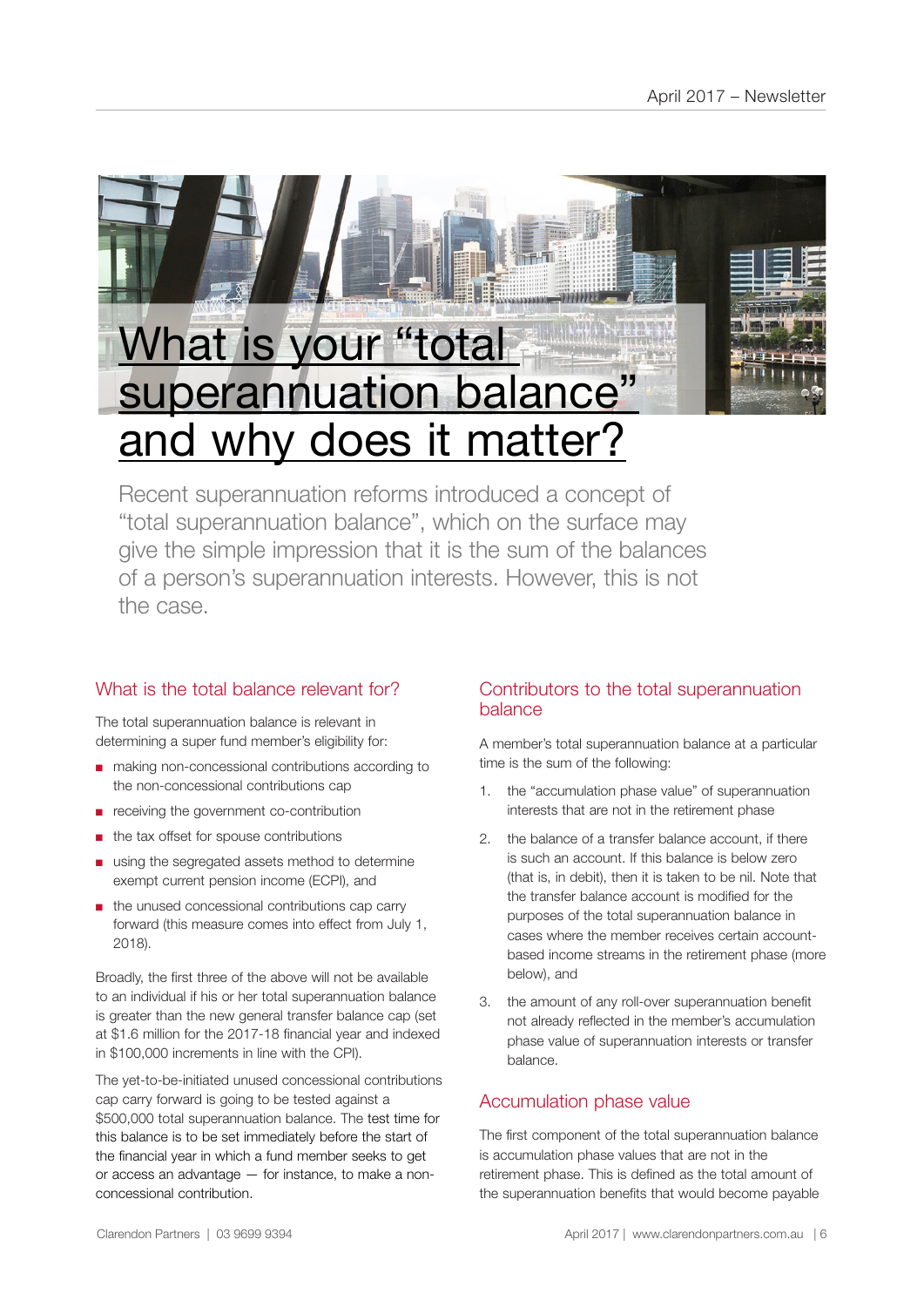#### What is your "total superannuation balance" and why does it matter? *cont*

if the individual voluntarily caused the interest to cease at a particular time. Additionally, regulations may specify that value or a method for determining that value.

Note that superannuation income streams that are not in the retirement phase, or which lost their retirement status due to non-compliance with a commutation authority, are included in the accumulation phase value.

An ATO guideline notes that the following are included in the accumulation phase value:

- transition to retirement income stream
- non-commutable allocated annuity
- non-commutable allocated pension.

A deferred superannuation income stream that has not yet become payable and where the taxpayer has not met a relevant condition of release is included in the accumulation phase value.

#### Modified transfer balance account

The second component of a member's total super balance is their transfer balance (but not less than nil). Importantly, the transfer balance account is modified if a credit has arisen in the taxpayer's transfer balance account in regards to the following account-based income streams:

- an allocated annuity/pension
- an account-based annuity/pension, or
- a market linked annuity/pension.

In determining the modified transfer balance account the value of a lump sum that can be withdrawn due to the commutation of an existing pension is taken into account.

The determination of the modified transfer balance account is complex and SMSF trustees should seek assistance with this task.

#### Roll-overs

The third component of the total superannuation balance is the sum of any roll-over superannuation benefits that are not reflected in the member's accumulation phase value or their transfer balance. However this is usually relevant where a taxpayer requests a roll-over on or close to June 30 and the roll-over is still in the process of being transferred to the new account as at the end of financial year.

#### Structured settlement contributions

Because structured settlement contributions arise mainly as a result of damages for personal injury, these are excluded from the calculations.

The amount of structured settlement contributions made to the individual's superannuation is disregarded in the calculation of their total superannuation balance.

Generally, this means that if an individual makes a contribution of \$200,000 arising out of the structured settlement, then their total superannuation balance will not increase by \$200,000.

The new reforms to the superannuation regime are complex, but it is essential to ensure continued compliance and ongoing income stream integrity. Ask for our help for any problematic areas.  $\blacksquare$ 

This information has been prepared without taking into account your objectives, financial situation or needs. Because of this, you should, before acting on this information, consider its appropriateness, having regard to your objectives, financial situation or needs. Liability limited by a scheme approved under professional standards legislation (other than for acts or omissions of financial services licensees).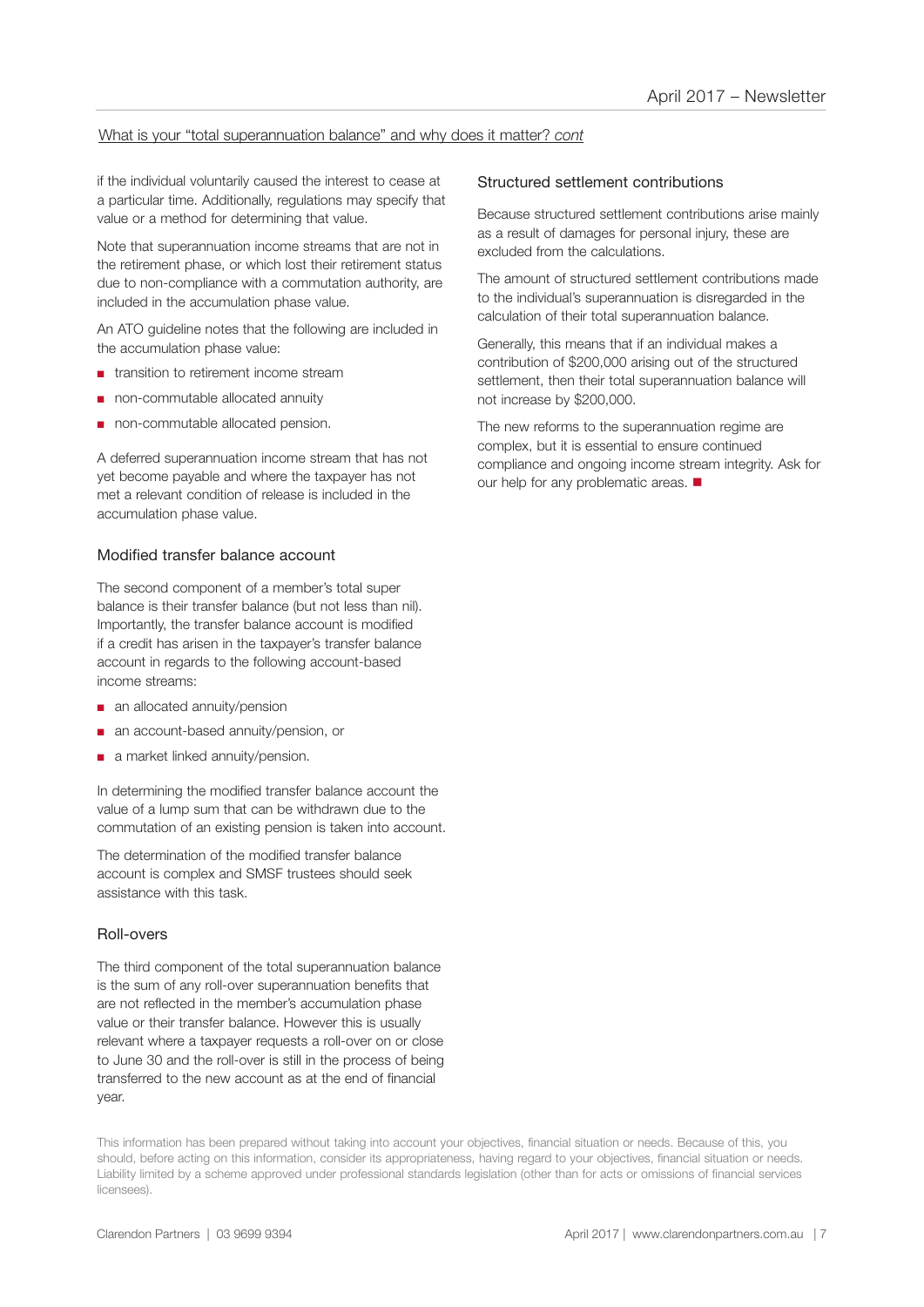

The simplified depreciation rules are attractive for small businesses as, among other things, they allow an immediate write-off for assets costing less than \$20,000. In contrast, tax paying entities that do not qualify as a small business must use the general depreciation rules (also known as the uniform capital allowance rules), where certain assets need to be depreciated over their effective life.

A small business is defined for tax purposes as an entity with an aggregated annual turnover of less than \$2 million.

**i**

Where a small business chooses to access the simplified depreciation rules, it is required under these rules to pool most depreciating assets and deduct at a rate of 30%. A rate of 15% applies to newly acquired assets in the first year regardless of when the asset was acquired during that year.

Note that you can't depreciate certain types of assets under these rules, including horticultural plants, capital works, and software. Also note that if a business has used the general depreciation rules in previous years, you are not locked in and can choose instead to use the simplified depreciation rules, as long as you qualify as a small business. However after June 30, 2017, businesses that opt out of simplified depreciation will be required to wait five years before they can re-elect to use these rules.

#### MORE ABOUT THE GENERAL SMALL BUSINESS POOL

Small businesses can allocate depreciating assets that cost more than the instant asset write-off threshold of \$20,000 or more to their general small business pool to be depreciated at a rate of 15% in the year of allocation and 30% in other income years on a diminishing value basis, irrespective of the effective life of the asset.

Note however that the threshold was temporarily increased to \$20,000 from May 2015 to June 30, 2017, and is planned to revert to its previous level of \$1,000 after that time. This will have the effect of drawing out the period of depreciation. This year's federal budget may hold a pleasant surprise and retain the \$20,000 instant write-off threshold, but time will tell. For now, assets costing \$20,000 or more can be allocated to the general small business pool up to the end of the current financial year.

Even if the income producing purpose use of the assets determines the amount to be depreciated to be less than \$20,000 (or \$1,000 in the future), the asset must still be allocated to the single general small business pool. The taxable purpose is the proportional value of a depreciating asset used for a taxable purpose (that is, in